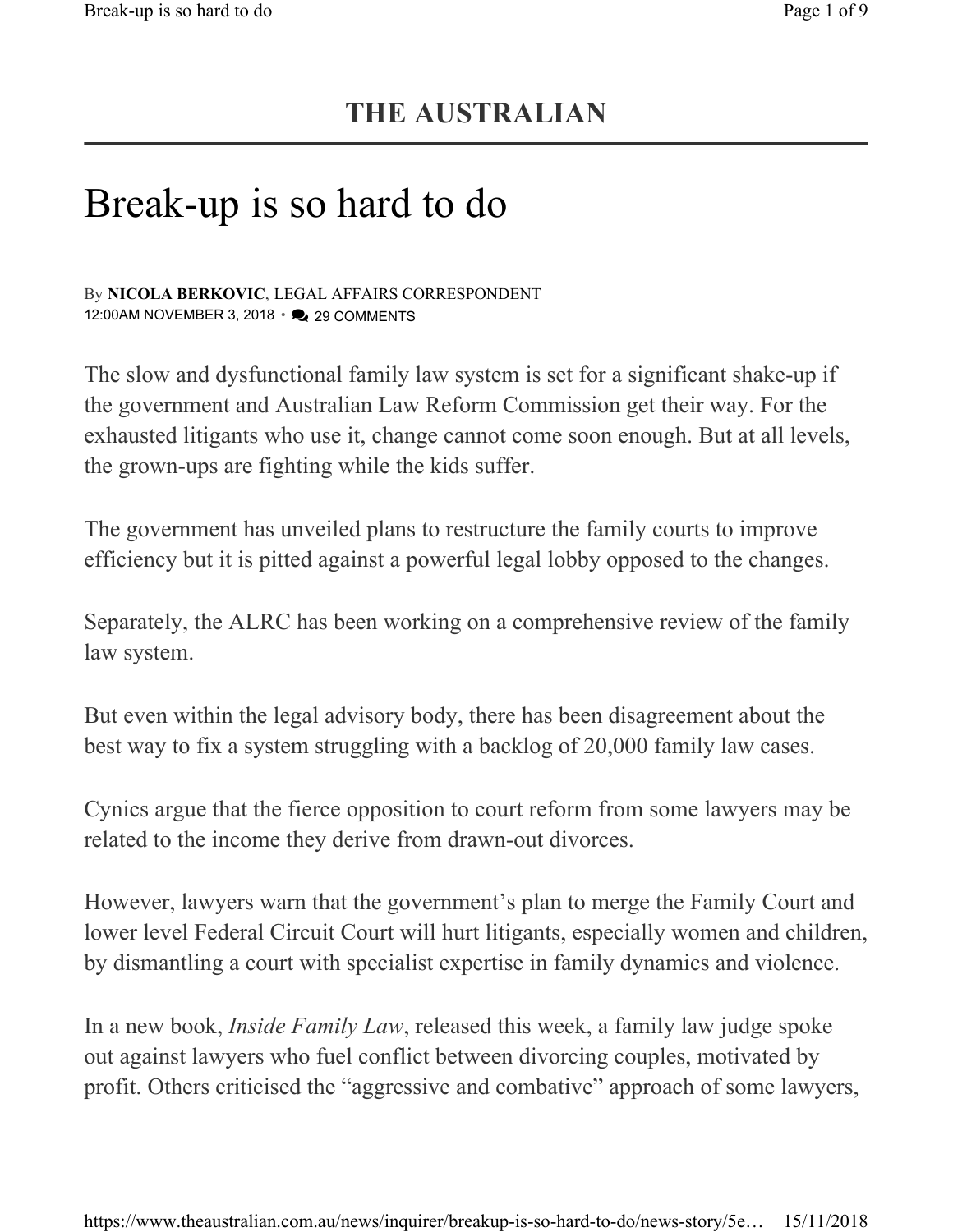especially in Sydney, while in Melbourne people were "falling over themselves to settle".

The head of the Law Council of Australia's family law section, Wendy Kayler-Thomson, says the criticism is unfair and the vast majority of family lawyers help their clients to resolve disputes outside court.

"Most separating couples never go to court and of those who do, 84 per cent of Family Court cases settle," she says.

But there is deep anger among many litigants at "parasitic" lawyers who "milk" their clients for "blood money" — as some readers put it this week.

Legislation to restructure the courts, which is stalled in the Senate, includes new powers for judges to hit lawyers with personal costs orders if they fail to help resolve disputes efficiently and if their fees become disproportionate to the issues in dispute. Litigants face similar penalties.

It will be up to judges to use those powers to force change on those who abuse the system — if the laws make it through the parliament.

At the same time, the government has appointed a respected legal academic, Melbourne Law School professor Helen Rhoades, to lead the wide-ranging ALRC inquiry into the family law system. It is understood there have been strong disagreements among those involved in the inquiry over the proposals.

A retired Family Court judge, a former family law section head and the chair of Relationships Australia have been appointed to assist Rhoades on the ambitious review.

Last month the ALRC set out its grand proposals for reforming the sector in a discussion paper. Some of its ideas have been warmly welcomed — including better triaging of cases as they come into court. But other suggestions have been rubbished as "bat-shit crazy".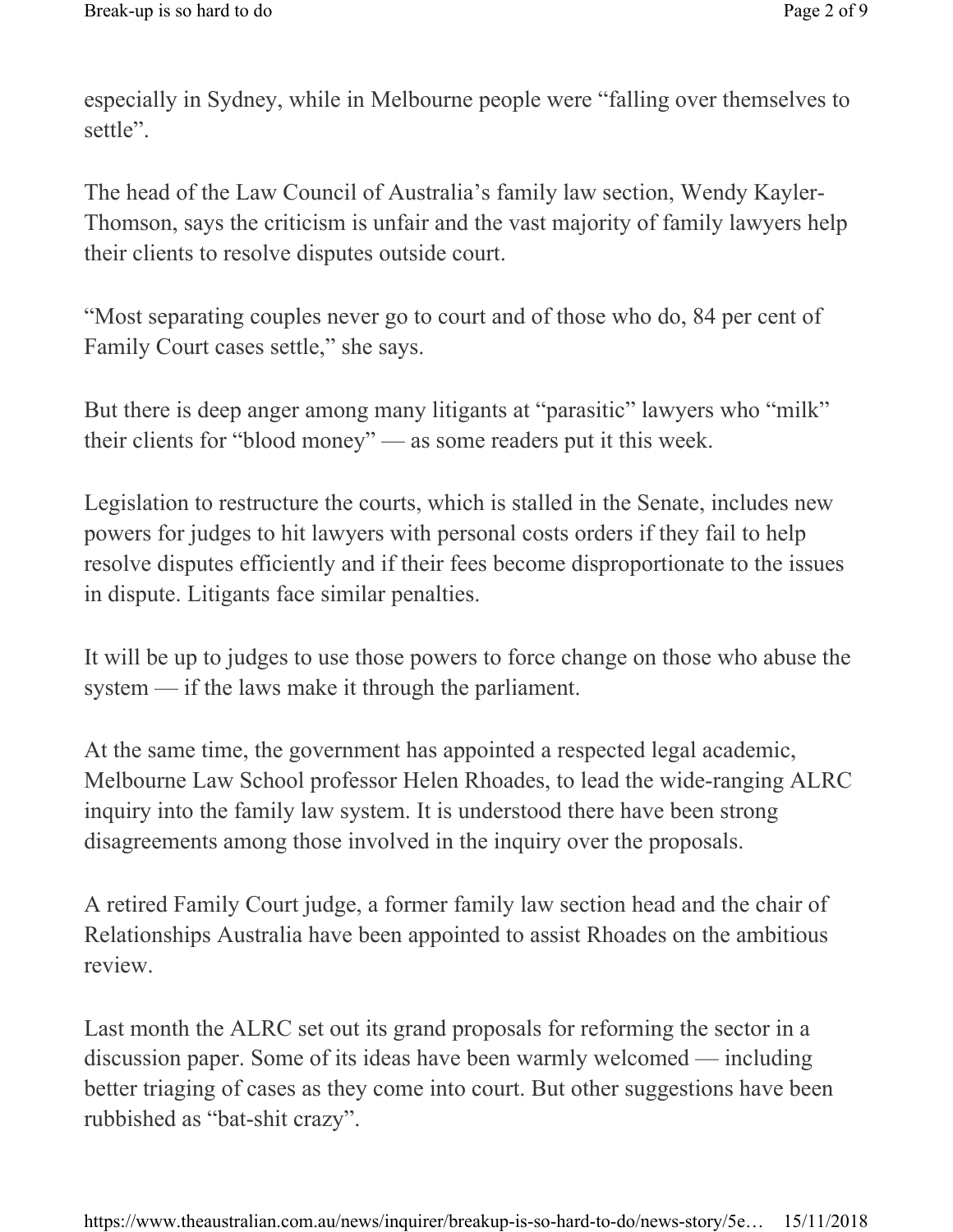Separating couples would be able to visit Families Hubs to access a range of services, including dispute resolution, counselling and legal advice, and other services such as health, gambling help and financial counselling.

The hubs could build on the network of 65 family relationship centres nationally.

Rhoades tells Inquirer the package of proposals is aimed at reducing the financial and wellbeing costs of engaging with the system. "We've seen the way to do that is through 'front-ending' — to try to help people before conflict escalates and they might end up in court," she says.

But the hubs could cost vast amounts of money. Family law expert Patrick Parkinson, dean of the University of Queensland's school of law, questions whether any extra money could be better spent on the courts and existing services.

The ALRC also risks reigniting a bitter political fight between mothers and fathers groups over shared-parenting laws. The laws were introduced by the Howard government in 2006 in response to fierce lobbying from fathers who wanted more time with their children.

However, the law is so convoluted that it trips up even judges and has created a mistaken belief that parents are entitled to equal time with their children.

Instead, it creates a presumption in favour of equal responsibility (or decisionmaking) for parents in cases that do not involve violence. Judges also must consider whether equal time is in a child's best interests and reasonably practical if an order for equal responsibility is made.

In its discussion paper, the ALRC has proposed simplifying the long list of factors judges have to consider when making parenting decisions. A child's "safety and best interests" would become the paramount consideration (rather than best interests alone).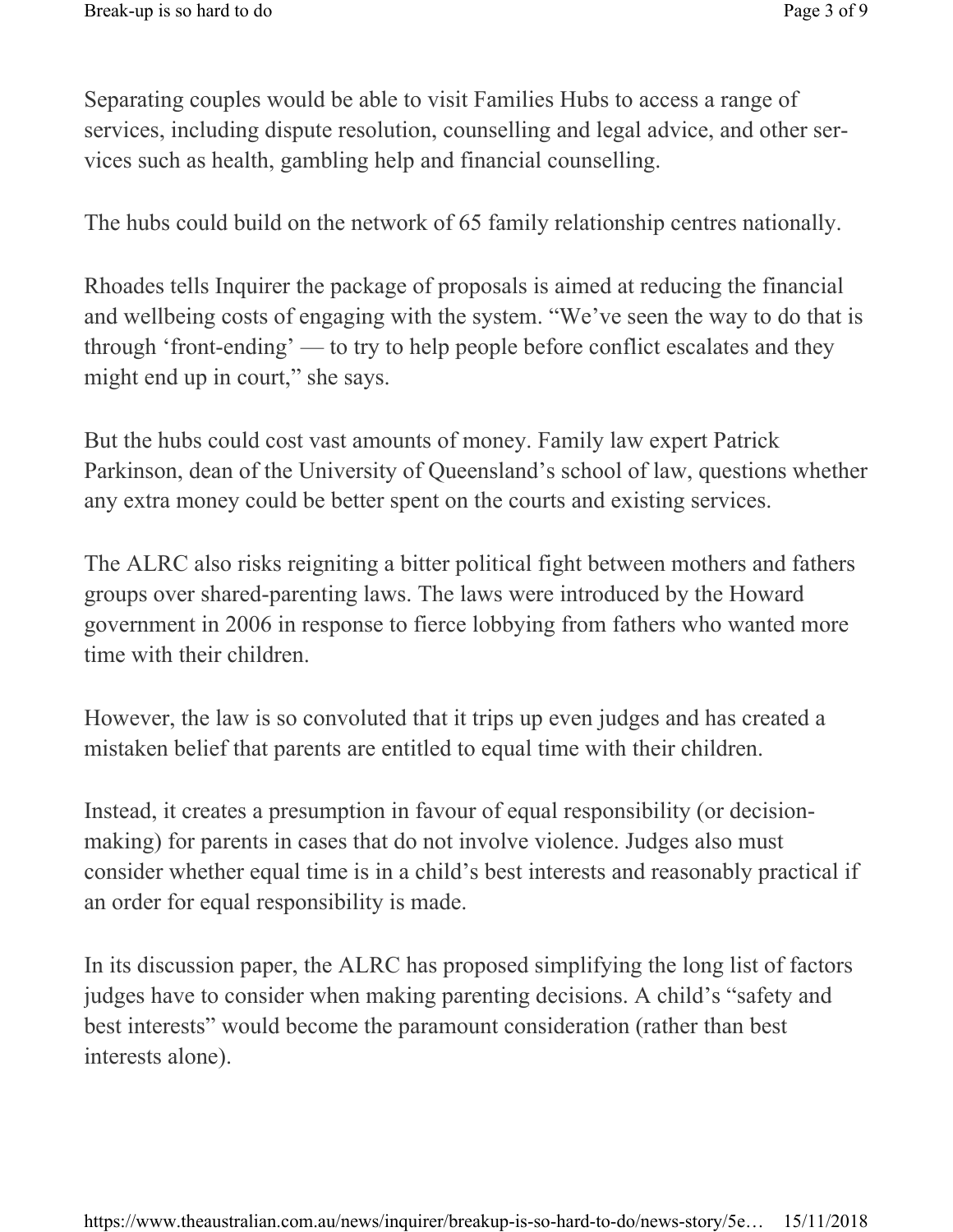Rhoades says the changes are merely about simplifying the law. But Parkinson who helped to write the 2006 changes — is not convinced.

He says it is "troubling" that under the rubric of simplification the ALRC is proposing "a radical departure" from the shared-parenting philosophy. "While there is a strong case for simplification … the ALRC team goes far beyond this to propose removing most references to the importance of both parents in children's lives, or at least qualifying those statements heavily," he says.

Kayler-Thomson also has concerns. "We think 'best interests' encompasses a whole range of factors that relate to a child's welfare, including their relationship with their parents and their safety," she says. "We're worried the introduction of the phrase 'safety' is going to lead to more legal arguments about what 'best interests' means."

Ahead of the ALRC's final report, due in March, Attorney-General Christian Porter is attempting to merge the Family Court and lower level Federal Circuit Court, which both handle family law.

A key benefit would be to stop about 1200 cases a year bouncing between two different courts.

While opposition legal affairs spokesman Mark Dreyfus has argued any merger should be delayed until after the inquiry, Rhoades says the structure of the courts is not relevant to her review.

"It was always clear to us that wasn't part of our terms of reference," she says.

Some have described the courts restructure as a "surprise" but it has long been on the cards.

Both sides of politics have recognised that running three separate courts — the Family Court, Federal Court and Federal Circuit Court — is not the most efficient way to structure the federal judiciary.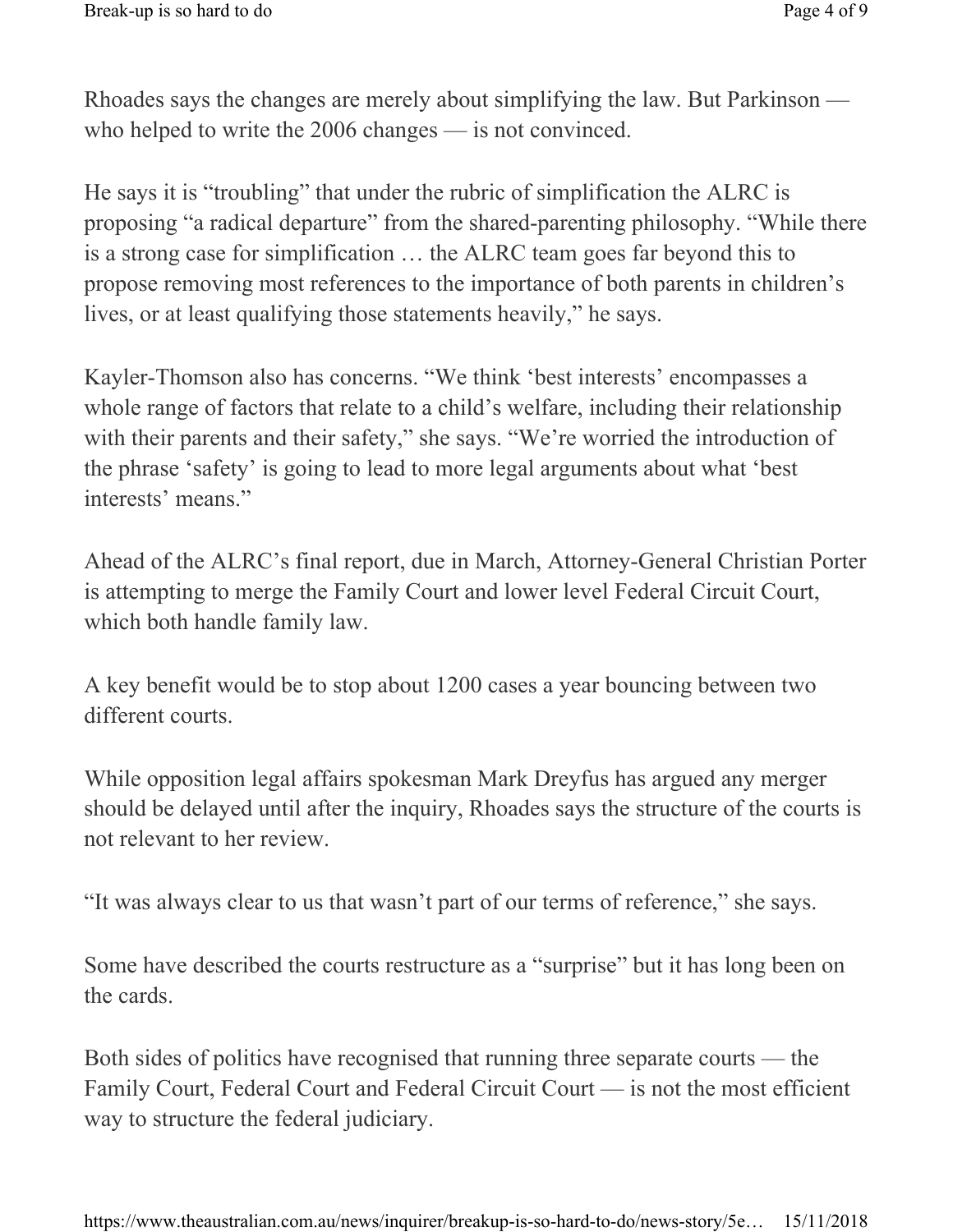In 2008 then Labor attorney-general Robert McClelland (soon to become Family Court deputy chief justice) tried to disband the lower level court and send its judicial officers to new second tiers of the Family Court and Federal Court. But the move was derailed by the then federal magistrates.

More recently, in October last year, then attorney-general George Brandis announced the government was open to "radical change" to the structure of the courts after having merged their back offices in 2015. He chose a new Family Court chief justice, John Pascoe, who would retire after a year and have no vested interest in any structure.

When Porter replaced Brandis in December last year, he took the reform ball and ran with it.

On paper, at least, Porter's restructure proposal is relatively modest.

Both the Family Court and Federal Circuit Court would continue their present roles but as two divisions of the same court. The Family Court would become Division 1 of the new court and the Federal Circuit Court would become Division 2.

Porter managed to put the legal profession offside, however, when he revealed he planned to phase out the Family Court.

As he told *The Australian* back in May: "The intention is that we won't reappoint into Division 1 … Over time there will no longer be a Division 1," he said.

The Family Court was created by the Whitlam government in 1976 as a specialist court for divorcing couples. It is a proud Labor achievement. There has long been suspicion that the conservatives wanted to dismantle it because it was viewed as overly favourable to mothers.

In 1999 Liberal attorney-general Daryl Williams opted to create the Federal Magistrates Court as a quicker, cheaper alternative to the Family Court — rather than giving the Family Court more resources to deal with its expanding workload.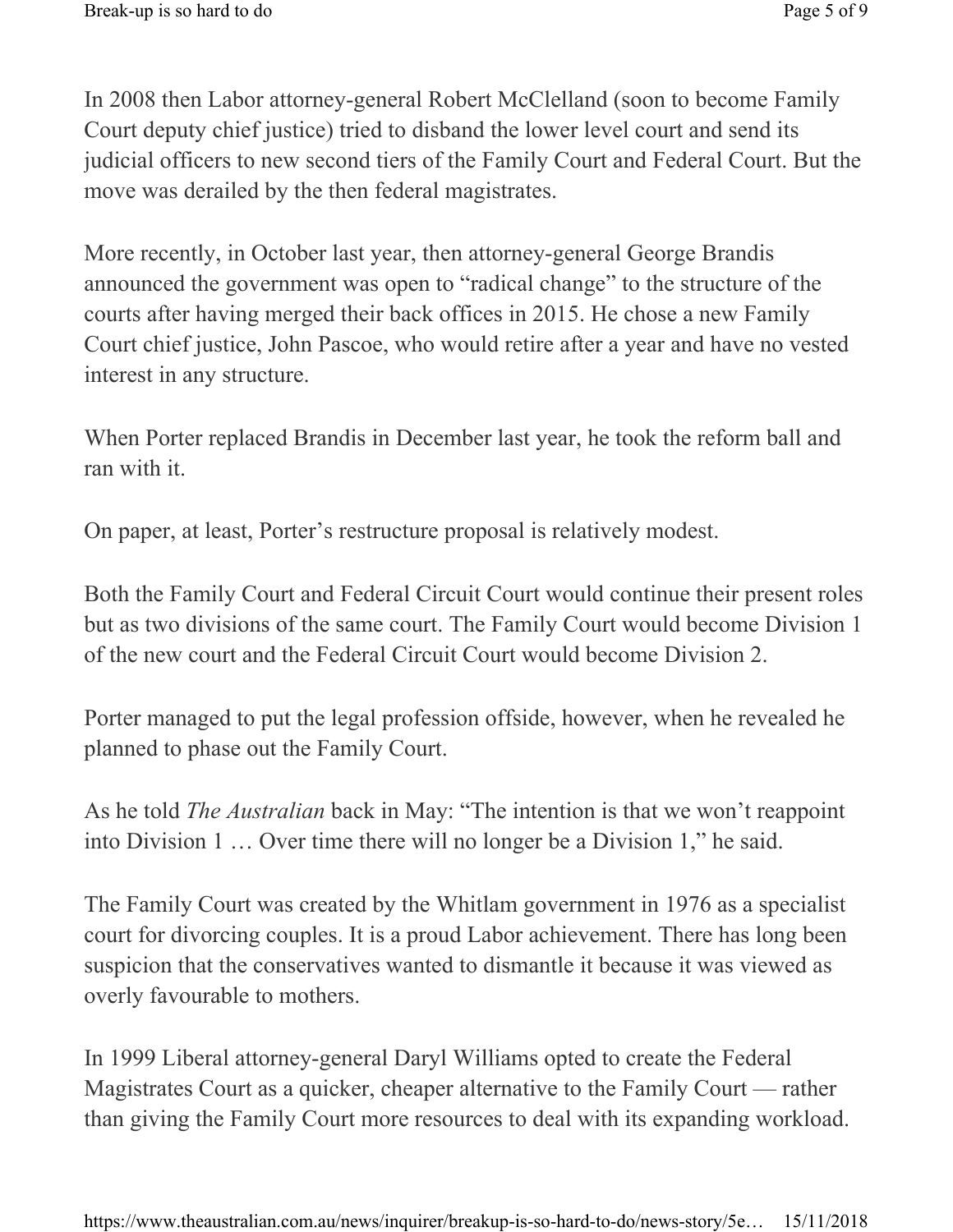Now known as the Federal Circuit Court, it has grown to handle almost 90 per cent of all family law disputes.

For Porter to announce he planned to phase out the Family Court was arguably a misstep; he could not even control whether future governments appointed more Division 1 judges.

But he told The Australian recently he did not regret the comments.

"I want people to know what we're doing, and why. My view is Division 1, or the Family Court at the moment, is the less efficient of the two jurisdictions, so naturally you'd want to rebalance and shrink that and grow Division 2, (but) that may change over time."

Both Pascoe and Federal Circuit Court Chief Judge Will Alstergren (who will replace Pascoe when he retires next month) support the courts restructure but have made it clear in recent speeches that they believe there will always be a need for superior-level judges to handle complex family law cases.

For the family law silks and high-end solicitors, the Family Court is where most of their business is conducted. The judges there are called on to decide big-money cases involving complex trusts and tax arrangements, and particularly difficult parenting cases. They also interpret the law, applied by lower level judges and lawyers working in the area.

A report by PwC — hotly contested by Family Court judges — found that litigants' party/party costs in the Family Court were about \$110,000 per matter, while in the Federal Circuit Court they were closer to \$30,000.

Some say results in the Federal Circuit Court can be unpredictable — but Porter says there is no evidence to support this.

The Attorney-General also has angered Family Court judges by using the PwC report to argue they are less efficient than the lower level judges.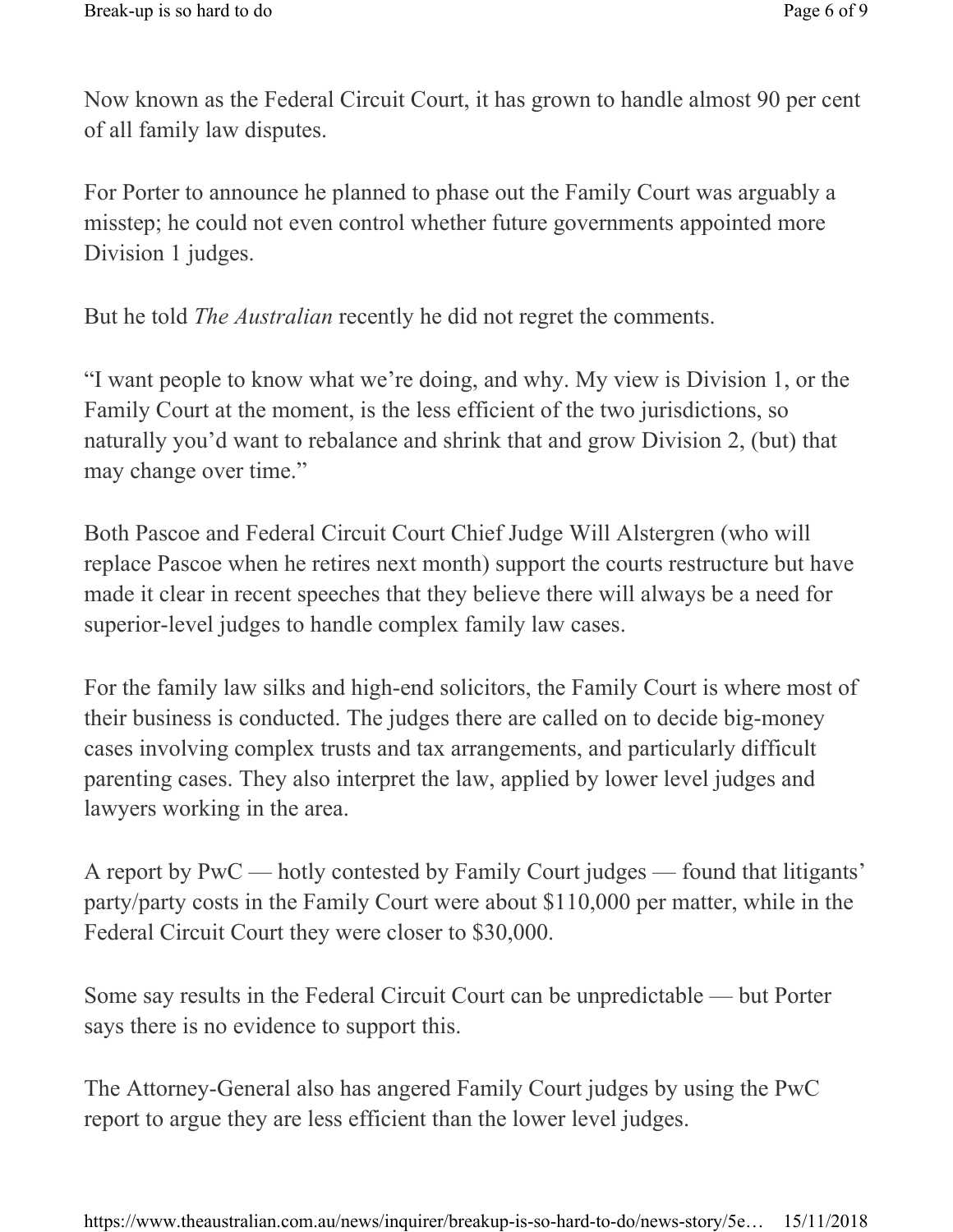The judges have been furious that their chief, Pascoe, has failed to defend them over the attacks.

The data has been used to justify a controversial aspect of the reforms — to strip appeals from the Family Court and hand them to the Federal Court, which now does not do any family law. The move will free up Family Court appeal judges to handle trials.

Commercial and family law barrister Bridie Nolan, a former associate to now Federal Court Chief Justice James Allsop, believes it will also provide rigour to family law and commerciality, which is sorely lacking.

It shocks her, she says, that family lawyers "do not blink" at charging clients \$250,000 for a fight over 20 per cent of a \$1 million property pool in a no-costs jurisdiction.

She says Federal Court judges, who also handle migration law, are empathetic and well-equipped to handle appeals.

Family law partner Peter Magee says having Federal Court judges involved could prevent family law from being "insular", and a single pathway for litigants will provide some efficiencies.

However, the Law Council's family law section argues the plan will not achieve the efficiencies Porter promises and families are best served by a specialist court.

As Kayler-Thomson says: "At a time when there are calls for greater specialisation, experience and training in the complexities of family dynamics and violence, it is strange the government would seek to reduce (that)."

Porter has tried to allay some of the concerns by maintaining a requirement that all Division 1 judges have specialist expertise — although that is little comfort if he is not going to appoint to the division.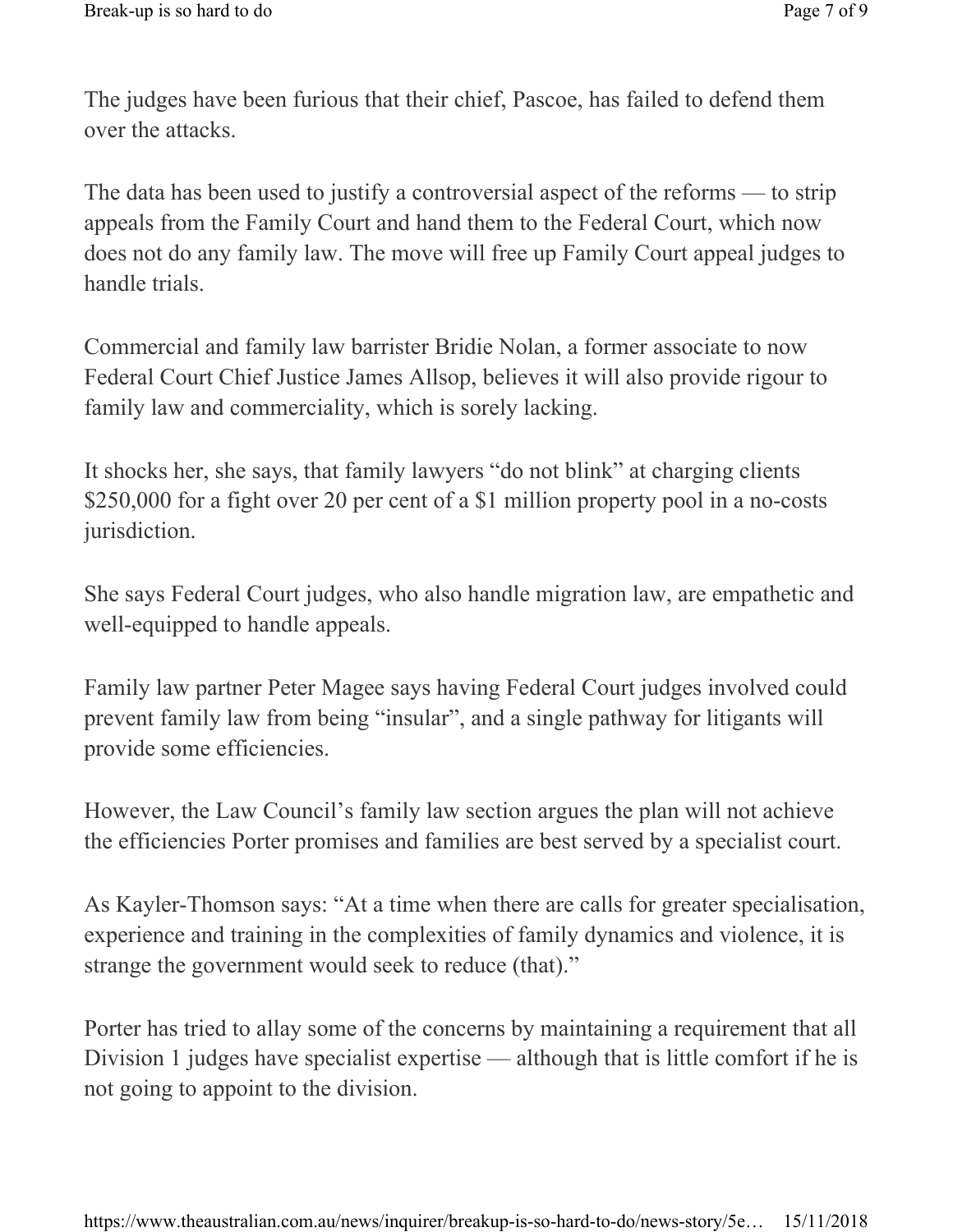He also has added a new requirement that lower level and appeal judges have "appropriate knowledge, skills and experience".

However, the government has offered no new courts funding.

Unless the courts dramatically change their case management — which Alstergren is trying to improve — it will be difficult to clear the crippling backlogs.

Lower level judges have 350 to 600 cases in their dockets, according to the court's annual report.

The wait to reach a trial in the Family Court has blown out to 19 months, up from 11.5 months five years ago, and 17 months earlier this year, while in the Federal Circuit Court it is 12 months (down from 15 months earlier this year).

Some judges are also taking far too long — in some cases four years — to deliver decisions.

For now, Labor, the Greens and crossbench senators, including Rex Patrick, have managed to delay the restructure — meant to take effect on January 1 — until at least after parliament resumes next year to allow extra time for consultation.

For Labor, delay is politically expedient — it could shelve the restructure if it is elected next year or deliver the reform itself.

Whether the court changes and the ALRC reforms — which are a long way off from becoming reality — can fix the serious problems in the system remains to be seen.

Nolan, for one, would prefer more radical change. She believes all parenting cases should be heard in an inquisitorial tribunal, similar to the Guardianship Tribunal, with a counsel assisting in relation to the children.